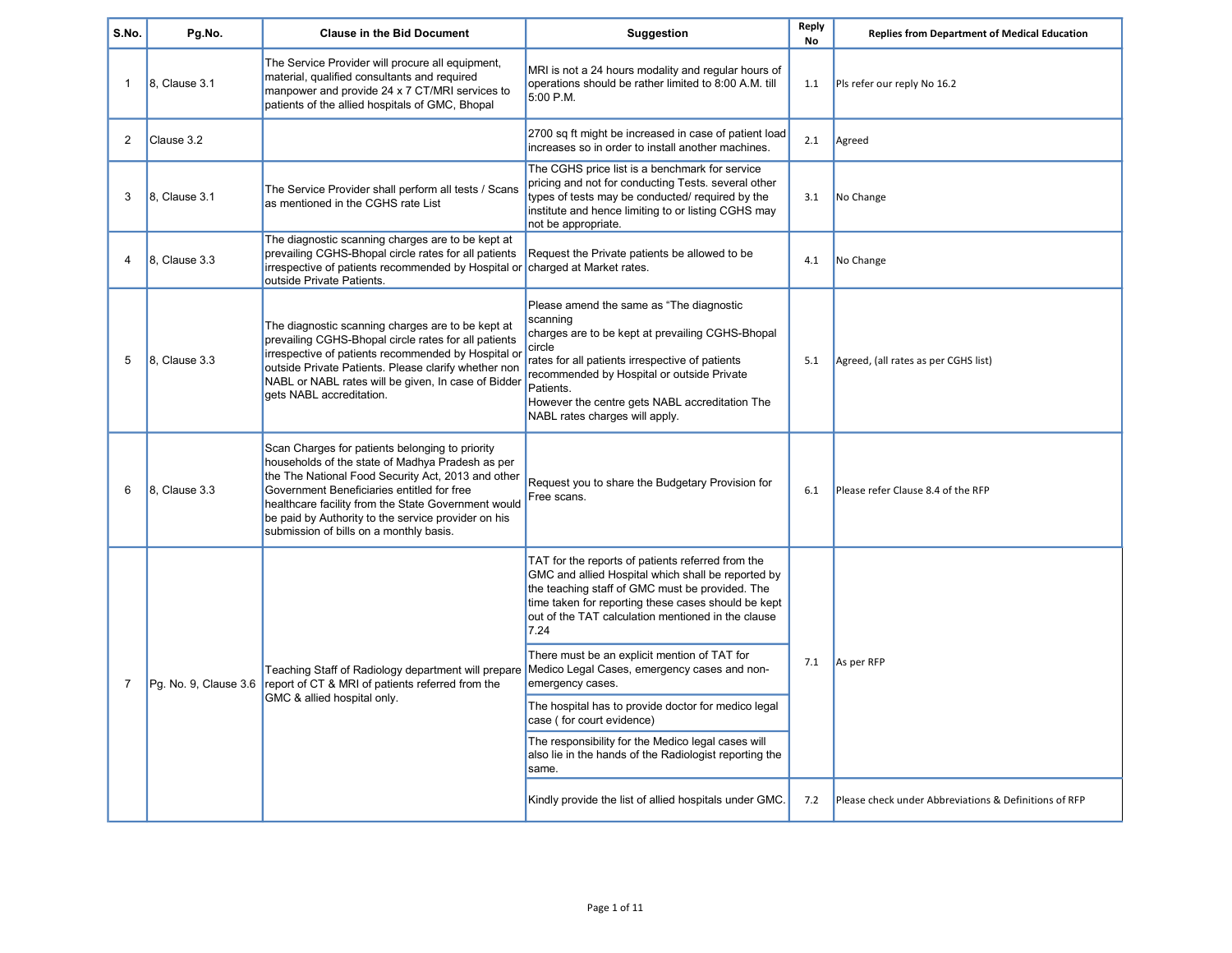| S.No. | Pg.No.                     | <b>Clause in the Bid Document</b>                                                                                                                                                                                                                                            | Suggestion                                                                                                                                                                                                                                                                                                                                                                                                                                                               | Reply<br>No | <b>Replies from Department of Medical Education</b>                                                                                                                                  |                                                                                                                                                                                                                                                                                                  |
|-------|----------------------------|------------------------------------------------------------------------------------------------------------------------------------------------------------------------------------------------------------------------------------------------------------------------------|--------------------------------------------------------------------------------------------------------------------------------------------------------------------------------------------------------------------------------------------------------------------------------------------------------------------------------------------------------------------------------------------------------------------------------------------------------------------------|-------------|--------------------------------------------------------------------------------------------------------------------------------------------------------------------------------------|--------------------------------------------------------------------------------------------------------------------------------------------------------------------------------------------------------------------------------------------------------------------------------------------------|
| 8     | Pg. No. 9, Clause 4.1      | Experience of providing 5,000 CT / MRI Scans (bot)<br>inclusive) in last 3 years.                                                                                                                                                                                            | Hospital should rather ask for an experience of<br>providing 5000 CT & MRI per year for last 3 years.<br>to be given on MIS as well as via statutory auditor.                                                                                                                                                                                                                                                                                                            | 8.1         | No Change                                                                                                                                                                            |                                                                                                                                                                                                                                                                                                  |
| 9     | Pg. No. 9, Clause 4.2      | Financial Status and credibility: The bidder's<br>Hospital/company / Group Radiology centre should<br>have minimum annual turnover of Rupees 2 crores<br>in each of the last three financial years (2013-14,<br>2014-15, 2015-16).                                           | Request you to make the minimum turnover of the<br>concessionaire to be at least INR 7 crores for the<br>CT MRI centers for the last 3 years. This is<br>important as very small and non-serious players<br>may be able to participate for the tender resulting in<br>sub-optimal outcomes.                                                                                                                                                                              | 9.1         | No Change                                                                                                                                                                            |                                                                                                                                                                                                                                                                                                  |
| 10    | Pg. No. 9, Clause 5.1      | Initial period of contract shall be for 7 (Seven) years<br>from the date of signing of contract, extendable by<br>another 7 (Seven) years on satisfactory<br>performance and Technological Up-gradation of the<br><b>Machines</b>                                            | We request a minimum tenure of the project to be<br>10 years in a single shot. Otherwise the project will<br>not be viable at the given rates.                                                                                                                                                                                                                                                                                                                           | 10.1        |                                                                                                                                                                                      | Agreed, Clause 5.1 to be read as below:<br>Initial period of contract shall be for 10 (Ten) years from the<br>date of signing of contract, extendable by another 10 (Ten)<br>years on satisfactory performance and Technological Up-<br>gradation(including Hardware upgradation as well) of the |
|       |                            |                                                                                                                                                                                                                                                                              | The minimum contract period has been 10 years in<br>all other states where a similar PPP project has<br>been released.                                                                                                                                                                                                                                                                                                                                                   |             | <b>Machines</b>                                                                                                                                                                      |                                                                                                                                                                                                                                                                                                  |
| 11    | Pg. No. 9, Clause 6.1      | No subletting of any part or whole of the process<br>/infrastructure / services shall be allowed.                                                                                                                                                                            | Non core activities like Housekeeping and Security<br>can be outsourced for better management, request<br>such provisions to be allowed.                                                                                                                                                                                                                                                                                                                                 | 11.1        | Agreed for House Keeping & Security                                                                                                                                                  |                                                                                                                                                                                                                                                                                                  |
| 12    | Page 10<br>Clause 7.3      | The installation, repair and maintenance of the<br>electrical lines, water pipelines, air<br>conditioning fittings and any other type of fittings<br>inside the building, handed over to the service<br>provider will be the sole responsibility of the Service<br>Provider. | Electricity cable should be available from the<br>transformer till the site.                                                                                                                                                                                                                                                                                                                                                                                             |             | 12.1 No change                                                                                                                                                                       |                                                                                                                                                                                                                                                                                                  |
| 13    | Pg. No. 10, Clause<br>7.5  | Electricity and water connection will have to be<br>procured by Service provider.                                                                                                                                                                                            | The Authority/ Hospital must also provide Power<br>and water connection at the radiology project site of<br>appropriate rating and 3 phase. This must be<br>provided till the meter of the service provider. The<br>expenses of the laying the cables from the<br>transformer to the project site may be borne by the<br>service provider, but he appropriate sanctions and<br>approvals should be taken by the Hospital<br>Authorities from the electricity department. | 13.1        | All necessary support in arranging Power & Water connection<br>shall be given by the Authority/ Hospital.<br>Any Cost/ Expenses incurred shall be borne by the Service<br>Providers. |                                                                                                                                                                                                                                                                                                  |
|       |                            |                                                                                                                                                                                                                                                                              | Additionally, a space for keeping the generator must<br>be provided. This must be near the site where CT<br>and MRI machines are placed.                                                                                                                                                                                                                                                                                                                                 |             | 13.2   Agreed                                                                                                                                                                        |                                                                                                                                                                                                                                                                                                  |
| 14    | Pg. No. 11, Clause<br>7.11 | Only Newly purchased equipment must be installed<br>by the Service Provider                                                                                                                                                                                                  | The equipment to be installed must be a new<br>product launch done in the last 3-4 years at any<br>global or local forum. It should be a product<br>launched in or after 2014. this is to make sure that<br>the product has al the advanced features and is<br>further serviceable for the long duration of the PPP<br>contract.                                                                                                                                         | 14.1        | Equipment must be of Latest Technology launched in India by<br>the manufacturer (as certified by the manufacturer)                                                                   |                                                                                                                                                                                                                                                                                                  |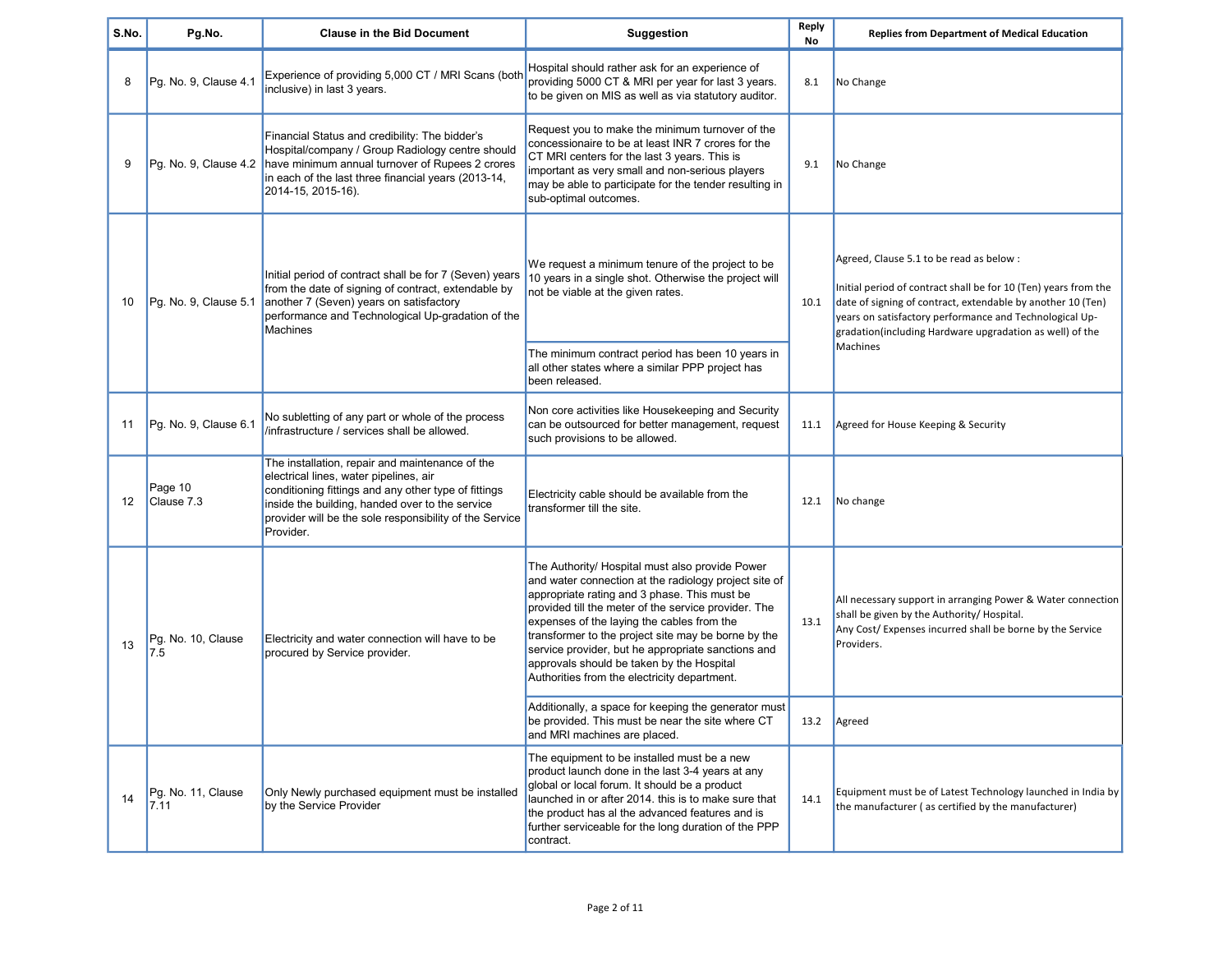| S.No. | Pg.No.                     | <b>Clause in the Bid Document</b>                                                                                                                                                                                                                                                                                                                                        | <b>Suggestion</b>                                                                                                                                                                                                                                                                                                                                                                                                                                                                                                                                                                                                                                                                                                                                                   | Reply<br>No | <b>Replies from Department of Medical Education</b>                                                                                                                                |
|-------|----------------------------|--------------------------------------------------------------------------------------------------------------------------------------------------------------------------------------------------------------------------------------------------------------------------------------------------------------------------------------------------------------------------|---------------------------------------------------------------------------------------------------------------------------------------------------------------------------------------------------------------------------------------------------------------------------------------------------------------------------------------------------------------------------------------------------------------------------------------------------------------------------------------------------------------------------------------------------------------------------------------------------------------------------------------------------------------------------------------------------------------------------------------------------------------------|-------------|------------------------------------------------------------------------------------------------------------------------------------------------------------------------------------|
|       | Pg. No. 12, Clause         | Radiologist should be available to attend cases                                                                                                                                                                                                                                                                                                                          | All the cases of Govt, and allied institutes will be<br>reported by the GMC staff then what is the need for<br>a radiologist round the clock?                                                                                                                                                                                                                                                                                                                                                                                                                                                                                                                                                                                                                       | 15.1        | Radiologist, for other than Government Cases to be available                                                                                                                       |
| 15    | 7.21                       | round the clock. Service Provider should submit<br>doctor / Employee duty roster to the hospital<br>administration in advance.                                                                                                                                                                                                                                           | Radiologists can be made available in the General<br>day shift, after which provisions of reporting the<br>private and emergency cases through tele reporting<br>be allowed.                                                                                                                                                                                                                                                                                                                                                                                                                                                                                                                                                                                        | 15.2        | during day shift, but anesthetic/critical care consultant to be<br>available round the clock                                                                                       |
|       |                            |                                                                                                                                                                                                                                                                                                                                                                          | Since the reporting would be largely dependent on<br>the Radiologists of GMC the TAT would also be<br>affected by the reporting done by them.                                                                                                                                                                                                                                                                                                                                                                                                                                                                                                                                                                                                                       | 16.1        | Reporting is agreed to be taken out of TAT Calculation,<br>However Scan & Images delivery exist will remain as such                                                                |
|       |                            |                                                                                                                                                                                                                                                                                                                                                                          | Moreover, these are very harsh and irrational<br>timelines. These terms are acceptable as scan<br>times for CT scans but impossible to achieve for<br>MRI scans.                                                                                                                                                                                                                                                                                                                                                                                                                                                                                                                                                                                                    | 16.2        | Agreed to revise time limits for MRI Scans only (i.e 4 hours<br>limit is being increased to 12 hours), However time limit for<br>all emergency cases even in MRI shall remain same |
|       |                            |                                                                                                                                                                                                                                                                                                                                                                          | 1. Services should be provided to all patients (Govt.<br>or Pvt.) on first come first service basis with a token<br>system except for emergencies and elderly patients.                                                                                                                                                                                                                                                                                                                                                                                                                                                                                                                                                                                             | 16.3        | NO change                                                                                                                                                                          |
|       | Pg. No. 12, Clause<br>7.24 | The Patients referred from the Hospital has to be<br>given due priority over an outside Private Patient.<br>Maximum permissible time for service delivery to<br>Hospital. Patients shall be 2 hours for CT Scans<br>and 4 hours for MRI Scans from the time of<br>registration. All emergency cases such as Head<br>Injuries Trauma etc need to be dealt with in 1 hour. | 2. When reporting of Govt. patients is to be done by<br>Hamidia Radiologists why turn-around time for<br>reporting is asked from private service provider.                                                                                                                                                                                                                                                                                                                                                                                                                                                                                                                                                                                                          | 16.4        | Refer Reply No 16.1                                                                                                                                                                |
| 16    |                            |                                                                                                                                                                                                                                                                                                                                                                          | The patients will be given registration and token<br>number on first cum first basis. This would eliminate<br>any kind of chaos and mismanagement. Emergency<br>cases will be given priority such as head Injuries<br>Trauma etc. It is very difficult to define time<br>limit for patients during peak hours of operation<br>when OPD is under way. Therefore fixing time limit<br>specially in MRI exam is not possible. Please amend<br>as "The<br>Patients referred from the Hospital has to be given<br>due priority over an outside Private Patient during<br>normal scanning. All emergency cases such as<br>head Injuries Trauma etc need to be dealt within 1<br>hour. Hospital referred patients will be registered as<br>per first cum first serve basis | 16.5        | Refer Reply No 16.2                                                                                                                                                                |
|       |                            |                                                                                                                                                                                                                                                                                                                                                                          | The 2 hour service delivery provided for the patient<br>for CT scan may vary case to case(Abdominal CT<br>Scan investigation)                                                                                                                                                                                                                                                                                                                                                                                                                                                                                                                                                                                                                                       | 16.6        | No Change                                                                                                                                                                          |
|       |                            |                                                                                                                                                                                                                                                                                                                                                                          | We request you to kindly revise the clause to: -                                                                                                                                                                                                                                                                                                                                                                                                                                                                                                                                                                                                                                                                                                                    |             |                                                                                                                                                                                    |
|       |                            |                                                                                                                                                                                                                                                                                                                                                                          | For emergency cases – CT scan<br>$\bullet$<br>must be done within 1 hour. MRI scan is<br>not an emergency scan and must be<br>completed within 6 hrs from the time of<br>registeration                                                                                                                                                                                                                                                                                                                                                                                                                                                                                                                                                                              | 16.7        | No change for emergency cases (irespective of CT/MRI)                                                                                                                              |
|       |                            |                                                                                                                                                                                                                                                                                                                                                                          | • All other cases, CT scan can be<br>done within 2 hours and MRI scan within<br>24 hours of scanning. Request you to<br>kindly change it appropriately. TAT<br>should be till scan completion as the<br>reporting wil be done by the Hospital<br><b>Staff fortall1Government patients.</b>                                                                                                                                                                                                                                                                                                                                                                                                                                                                          | 16.8        | Refer Reply No 16.1                                                                                                                                                                |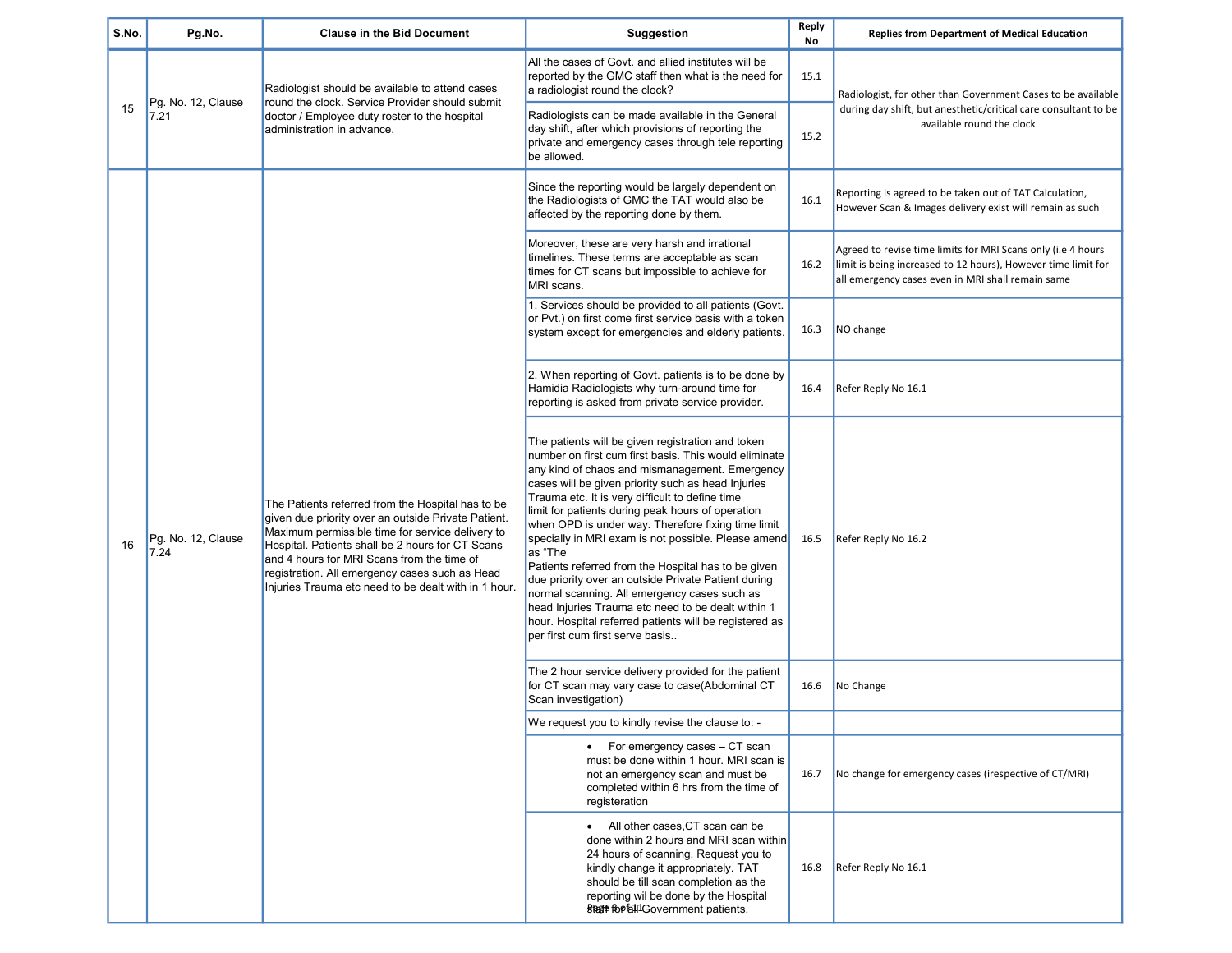| S.No. | Pg.No.                     | <b>Clause in the Bid Document</b>                                                                                                                                                                                                                                                      | <b>Suggestion</b>                                                                                                                                                                                                                                                                                                                                                                                                                                                                          | Reply<br>No | <b>Replies from Department of Medical Education</b>                                              |
|-------|----------------------------|----------------------------------------------------------------------------------------------------------------------------------------------------------------------------------------------------------------------------------------------------------------------------------------|--------------------------------------------------------------------------------------------------------------------------------------------------------------------------------------------------------------------------------------------------------------------------------------------------------------------------------------------------------------------------------------------------------------------------------------------------------------------------------------------|-------------|--------------------------------------------------------------------------------------------------|
|       |                            |                                                                                                                                                                                                                                                                                        | Services should be made available as per OPD<br>hours and timing should be extended as the<br>workload ramps up. However, Emergency patients<br>for CT will be attended 24/7. There are rarely any<br>emergencies for MRI.<br>There is no point in keeping the centre open and<br>pay for all three shifts if there are no workloads. A<br>private player would like to open it 24/7 once there<br>are sufficient workloads.                                                               | 17.1        | Pls refer our Reply No 16.1, 16.2 & 16.6                                                         |
|       |                            |                                                                                                                                                                                                                                                                                        | Minimum 5% to 7% downtime is allowed i.e. 18 days<br>per annum. any alternate arrangement should be<br>forced upon only when the downtime exceeds the<br>permissible downtime.                                                                                                                                                                                                                                                                                                             | 17.2        | Pls refer Reply No 17.5                                                                          |
| 17    | Pg. No. 12, Clause<br>7.26 | The Service Provider has to provide 24 X 7<br>uninterrupted CT/MRI services by posting qualified<br>required work force at the CT/MRI Unit.                                                                                                                                            | As per point 3.6 Reporting will be done by Radiology<br>dept. of the Hospital for Govt Referred cases.<br>During normal working hours Radiologist will be<br>provided by Bidder. Also after normal hours Tele-<br>radiology should be allowed Please amend the<br>same as "The Service Provider has to provide 24 X<br>7 uninterrupted CT/MRI services by posting<br>qualified required work force at the CT/MRI Unit<br>during normal hours and on call<br>basis from 8pm to morning 8am. | 17.3        | Pls refer our reply No 15.1                                                                      |
|       |                            |                                                                                                                                                                                                                                                                                        | As the equipment has its wear and tear while<br>running hence it must be agreed that downtime is<br>natural.                                                                                                                                                                                                                                                                                                                                                                               | 17.4        | No change                                                                                        |
|       |                            |                                                                                                                                                                                                                                                                                        | • All the bids allow 95% uptime. If the<br>time exceeds more than that then any<br>action should be taken.                                                                                                                                                                                                                                                                                                                                                                                 | 17.5        | Non Change                                                                                       |
|       |                            |                                                                                                                                                                                                                                                                                        | Please note that no concessionaire<br>$\bullet$<br>would deliberately incur a loss by<br>closing the center. And making it not<br>functional.                                                                                                                                                                                                                                                                                                                                              | 17.6        | NO comments                                                                                      |
| 18    | Page 13<br>Clause 7.27     | Service Provider should make alternative<br>arrangements in the event ofbreakdown of the<br>services at his own cost. In case the Service<br>Provider fails to make such arrangement and the<br>patient claims any damages, it shall be the<br>responsibility of the Service Provider. | Service provider should be asked to assure<br>95% uptime across the year. Alternative<br>arrangement should be asked only beyond<br>permitted one time downtime of at least<br>72 hours.                                                                                                                                                                                                                                                                                                   | 18.1        | Pls refer our reply No 17.5                                                                      |
|       |                            |                                                                                                                                                                                                                                                                                        | Hospital should be mandated to aid and complete<br>care in case of any exigencies seen during imaging.                                                                                                                                                                                                                                                                                                                                                                                     |             |                                                                                                  |
|       |                            | The CT/MRI centre should have prior arrangements                                                                                                                                                                                                                                       | Why to be shifted to other centre? Hamidia hospital<br>should have capacity to handle such cases.                                                                                                                                                                                                                                                                                                                                                                                          |             | for Clause 7.29, the words "other Speciality centres" are<br>replaced by "any specilaity centre" |
| 19    | Pg. No. 13, Clause<br>7.29 | to shift such patients to other specialty centres for<br>management of complications. The cost of<br>management of such complications shall be borne<br>by the Service Provider without any liability,<br>responsibility of the Hospital.                                              | • CT/MRI center cannot be assured<br>of all their previous illnesses and<br>allergies and reaction history unless the<br>same is documented and provided by<br>the hospital                                                                                                                                                                                                                                                                                                                | 19.1        |                                                                                                  |
|       |                            |                                                                                                                                                                                                                                                                                        | Please delete This Clause<br>Page 4 of 11                                                                                                                                                                                                                                                                                                                                                                                                                                                  |             |                                                                                                  |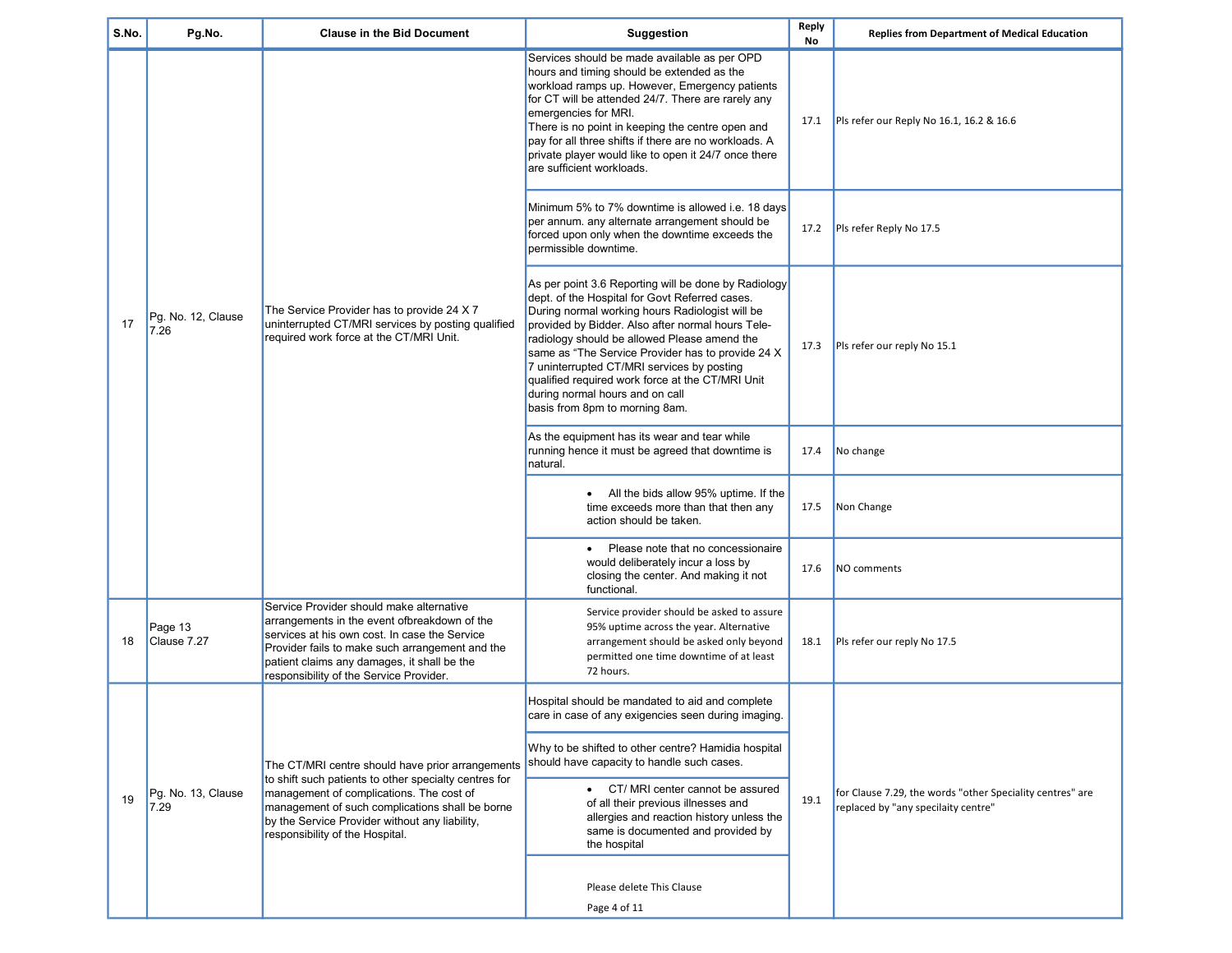| S.No. | Pg.No.                     | <b>Clause in the Bid Document</b>                                                                                                                                                                                                                                                                                                                                | <b>Suggestion</b>                                                                                                                                                                                                                                                                                                             | Reply<br>No | <b>Replies from Department of Medical Education</b>                                                                                                                                                |
|-------|----------------------------|------------------------------------------------------------------------------------------------------------------------------------------------------------------------------------------------------------------------------------------------------------------------------------------------------------------------------------------------------------------|-------------------------------------------------------------------------------------------------------------------------------------------------------------------------------------------------------------------------------------------------------------------------------------------------------------------------------|-------------|----------------------------------------------------------------------------------------------------------------------------------------------------------------------------------------------------|
|       | Pg. No. 13, Clause         | In case any indoor patient admitted in the Hospital                                                                                                                                                                                                                                                                                                              | If the patient is scanned at the CT/MRI centre can<br>the consultation be given. He cannot be pulled in for<br>X ray, USG consultations etc.                                                                                                                                                                                  |             | Agreed                                                                                                                                                                                             |
| 20    | 7.31                       | needs Radiologist's opinion, the CT/MRI centre's<br>Radiologist will give his consultation free of cost.                                                                                                                                                                                                                                                         | The Indoor patients reporting is in all cases being<br>done by the radiologists of GMC. This point<br>contradicts the previous clause. Request the point<br>to be deleted.                                                                                                                                                    | 20.1        | Agreed                                                                                                                                                                                             |
|       |                            |                                                                                                                                                                                                                                                                                                                                                                  | The size of the images goes in Terabytes per year<br>and it will be very difficult for the service provider to<br>keep the record for 10 years or so.                                                                                                                                                                         |             |                                                                                                                                                                                                    |
| 21    | Pg. No. 13, Clause<br>7.32 | Service Provider must maintain all medico-legal &<br>other records and should be able to provide them in<br>hard and soft copy to the Hospital Administration &<br>Police on demand.                                                                                                                                                                             | Medico legal liability and records are Primary<br>Employer's (Hospital's) responsibility. All the records<br>will be given to the hospital and should be<br>maintained by the hospital.                                                                                                                                       | 21.1        | Service Provided shall handover all records (in hard disk) on<br>an annual basis to the Hospital                                                                                                   |
|       |                            |                                                                                                                                                                                                                                                                                                                                                                  | • Hence we suggest year wise<br>handover the collected data till that time<br>and handing over the to the govt.                                                                                                                                                                                                               |             |                                                                                                                                                                                                    |
|       | Pg. No. 13, Clause<br>7.33 | The service provider shall submit the hard(CT/MRI<br>Film) and soft copies of the report and images to the reported before 1PM of next day.<br>hospital and to the Hospital referred patients within<br>the stipulated time mentioned below.                                                                                                                     | Submitting films to the hospital and patient would<br>incur double the cost request if the soft copy can be<br>given to the hospital and the hard copy of the<br>images to the patient.                                                                                                                                       |             | Hard Copies shall be given to the Patients and Soft Copy to<br>the Hospital                                                                                                                        |
| 22    |                            |                                                                                                                                                                                                                                                                                                                                                                  | Please amend the clause as "The service provider<br>shall submit the hard(CT/MRI Film) and soft copies<br>of the report and images to the hospital and to the<br>Hospital referred patient. Emergency cases should<br>be reported within 2 hrs. All routine scan within 8am<br>to 2pm within same day and after 2Pm should be | 22.1        |                                                                                                                                                                                                    |
|       |                            |                                                                                                                                                                                                                                                                                                                                                                  | Why two reports are to be submitted. Why do<br>hospital needs to keep one set of films when all soft<br>images are to be given to the hospital?                                                                                                                                                                               |             |                                                                                                                                                                                                    |
|       |                            |                                                                                                                                                                                                                                                                                                                                                                  | Soft copies of the films should be given to the<br>patient only if asked. Extra Rs. 100 should be<br>charged for each CD.                                                                                                                                                                                                     |             |                                                                                                                                                                                                    |
|       |                            |                                                                                                                                                                                                                                                                                                                                                                  | Submitting 2 copies would increase the cost by Rs.<br>250 -300 per film.which will make the project<br>extremely unviable.                                                                                                                                                                                                    |             |                                                                                                                                                                                                    |
|       |                            |                                                                                                                                                                                                                                                                                                                                                                  | Acceptable but it must be planned and the working<br>hours should be restricted to 2 hours in the first shift<br>and 2 hours in the evening.                                                                                                                                                                                  |             |                                                                                                                                                                                                    |
| 23    | Pg. No. 14, Clause<br>7.36 | The Service Provider in the presence of his<br>authorized person has to permit at the CT/MRI<br>centre, the Under Graduate and Post Graduate<br>medical students of the GMC, Bhopal and allied<br>hospital for training purposes without any condition<br>and cost. For Medical education this centre will be<br>considered as an integral part of the Hospital. | 1. A separate workstation should be asked for<br>education purpose which can be set up in a<br>separate teaching room.<br>2. For research cases, a time slot in non-peak hours<br>should be finalized on mutual consent and prior<br>intimation.                                                                              | 23.1        | Agreed,<br>1) Service Provider will Provide Seperate Work Station in the<br>Teaching Room and<br>2) working hours would be restricted to 2 hours in the first<br>shift and 2 hours in the evening. |
|       |                            |                                                                                                                                                                                                                                                                                                                                                                  | Kindly note that since this is a<br>commercial operation, the training<br>should not interfere with the patient<br>treatment and scanning.                                                                                                                                                                                    |             |                                                                                                                                                                                                    |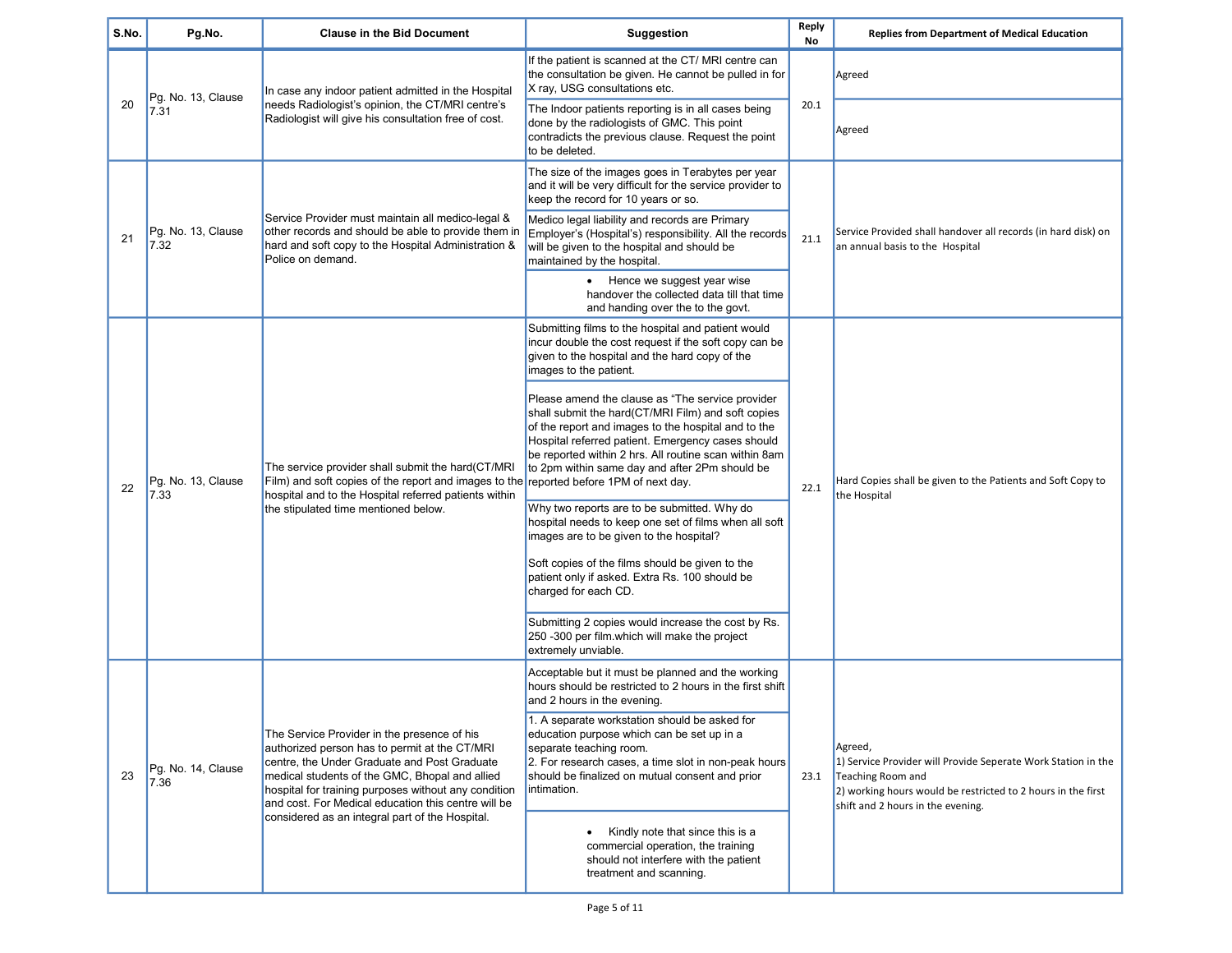| S.No. | Pg.No.                     | <b>Clause in the Bid Document</b>                                                                                                                                                                                                                                                                                                                                                                      | Suggestion                                                                                                                                                                                                                                                                                                                        | Reply<br>No | <b>Replies from Department of Medical Education</b>                                                                                           |
|-------|----------------------------|--------------------------------------------------------------------------------------------------------------------------------------------------------------------------------------------------------------------------------------------------------------------------------------------------------------------------------------------------------------------------------------------------------|-----------------------------------------------------------------------------------------------------------------------------------------------------------------------------------------------------------------------------------------------------------------------------------------------------------------------------------|-------------|-----------------------------------------------------------------------------------------------------------------------------------------------|
| 24    | Pg. No. 14, Clause         | Service Provider must integrate his software with                                                                                                                                                                                                                                                                                                                                                      | This is beyond the scope and domain of the service<br>provider.                                                                                                                                                                                                                                                                   |             |                                                                                                                                               |
|       | 9.1                        | the existing HMIS (Hospital Management<br>Information System) of the Hospital.                                                                                                                                                                                                                                                                                                                         | Kindly retain the IT development<br>$\bullet$<br>scope with the IT team of the hospital.                                                                                                                                                                                                                                          | 24.1        | NO change                                                                                                                                     |
|       | Pg. No. 14, Clause         | Any medico-legal issues arising in the course of or<br>out of treatment of patients will be the sole                                                                                                                                                                                                                                                                                                   | Kindly delete this line. As patient treatment is not<br>within the scope of service provider for CT scan and<br>MRI PPP.                                                                                                                                                                                                          | 25.1        | No Change                                                                                                                                     |
| 25    | 10.5                       | responsibility of Service Provider. The Service                                                                                                                                                                                                                                                                                                                                                        | This point is repeated many times in the RFP.                                                                                                                                                                                                                                                                                     |             |                                                                                                                                               |
|       |                            | Provider will keep the Hospital duly indemnified.                                                                                                                                                                                                                                                                                                                                                      | Hospital should help in case of emergencies as they<br>are equipped to handle these cases.                                                                                                                                                                                                                                        | 25.2        | refer our Reply No 19.1                                                                                                                       |
|       |                            | The successful bidder is required to install approved<br>brand new CT and MRI machines as per<br>specifications mentioned above within 4 months of<br>signing of the agreement. Any delay beyond<br>stipulated 4 months would attract a penalty of Rs.<br>50,000 (Fifty Thousand only) per week. The delayed<br>installation penalty would be allowed to accrue to a<br>maximum of 5 lakhs (10 weeks). | This is harsh clause and will be difficult to follow as<br>there are numerous delays in permissions and<br>clearances which results in delay in handover of the<br>site for the project.                                                                                                                                          |             |                                                                                                                                               |
| 26    | Pg. No. 20, clause<br>18.1 |                                                                                                                                                                                                                                                                                                                                                                                                        | Increase in the time of installation:                                                                                                                                                                                                                                                                                             | 26.1        | Agreed, only for increase in time of installation i.e<br>3 months for CT machine & 5 months for MRI machine from<br>date of Hand over of Site |
|       |                            |                                                                                                                                                                                                                                                                                                                                                                                                        | Please allow at least 3 months for<br>$\bullet$<br>CT scans and 5 months for MRI scans<br>from hand over of the site along with<br>suitable power rating.                                                                                                                                                                         |             |                                                                                                                                               |
| 27    | Page 20 point 18.2 A)      | Penalty for delays in Service Delivery (both<br>scanning and delivery of Reports) beyond time limits<br>as stipulated in clause 7.24 & 7.33 above, penalties<br>shall be imposed as below The reporting of all Govt<br>referred cases has to be done<br>by Radiology deptt of the Hospital.                                                                                                            | Please delete the caluse.                                                                                                                                                                                                                                                                                                         | 27.1        | Pls refer our Reply No 16.1                                                                                                                   |
| 28    | Page 20<br>Clause 18.2 B   | In case, the breakdown is not rectified in 3 days<br>then after that Rs<br>10000.00 (Rs. Ten Thousand only) per day will be<br>charged, as penalty charges.                                                                                                                                                                                                                                            | 1. Rs. 10,000 is too big a penalty for reason<br>beyond Service Provider's control. It would<br>be double loss for service provider as he<br>would be losing on revenue too because of<br>downtime.<br>2. Authority should ask for a 95% uptime<br>across the year and penalty should be<br>applicable only after downtime beyond | 28.1        | No Change                                                                                                                                     |
| 29    | Page 20<br>Clause 18.2 C   | The uptime calculations shall be done every 6<br>months hence this means that the service should<br>not be down for more than 9 days in every six<br>months, otherwise penalty charges shall apply as<br>per clause 8.2 (B)                                                                                                                                                                            | Downtime is always calculated annually.<br>Some faults beyond Service providers<br>control may stretch for a longer time.                                                                                                                                                                                                         | 29.1        | No Change                                                                                                                                     |
| 30    | Page 21<br>Clause 18.3     | Hospital would be in its right to deduct any payment<br>from monthly bills any<br>penalties levied and any dues not paid by the<br>service provider to any third party<br>that had rendered service to the service provider                                                                                                                                                                            | Any deduction should not be done without<br>prior intimation to the service provider and<br>without asking for an explanation for the<br>cause of deduction.                                                                                                                                                                      | 30.1        | No change                                                                                                                                     |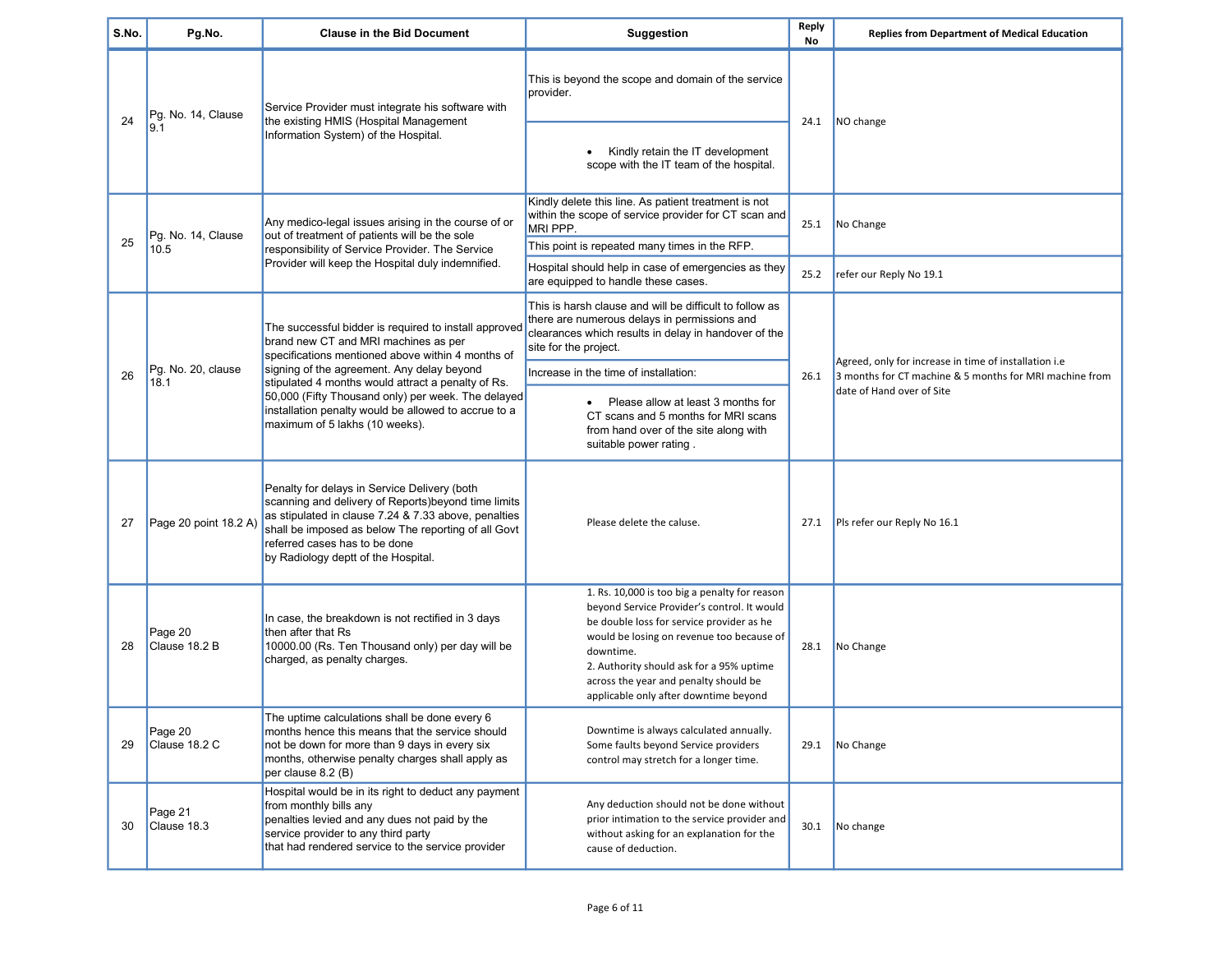| S.No. | Pg.No.                      | <b>Clause in the Bid Document</b>                                                                                                                                  | Suggestion                                                                                                                                                                                                                                                                                                                                                                                                                                                            | Reply<br>No | <b>Replies from Department of Medical Education</b>                                     |
|-------|-----------------------------|--------------------------------------------------------------------------------------------------------------------------------------------------------------------|-----------------------------------------------------------------------------------------------------------------------------------------------------------------------------------------------------------------------------------------------------------------------------------------------------------------------------------------------------------------------------------------------------------------------------------------------------------------------|-------------|-----------------------------------------------------------------------------------------|
| 31    | Pg. No. 23, clause 21<br>a) | Technology Up gradation:                                                                                                                                           | Any technology upgrade involving a hardware<br>upgrade would be impossible to provide as that will<br>double the project capex.                                                                                                                                                                                                                                                                                                                                       | 31.1        |                                                                                         |
|       |                             |                                                                                                                                                                    | No hardware upgrade is possible during the tenure.<br>Only software upgrades whenever available shall be<br>done.<br>Please define a technology in advance so that that it<br>is relevant for a period of 10 years. Provide<br>minimum technical specifications for the same to<br>avoid installation of old and low end models which<br>may get obsolete in coming years.                                                                                            |             | Technology Upgradation includes Hardware upgradation as<br>well as Software Upgradation |
|       |                             | a) Review by a Board appointed by Authority upon<br>assessing the need for a technology up gradation.<br>Such reviews should not be made in less than one<br>year. | Software upgrades as and when required should be<br>provided by the Service provider.                                                                                                                                                                                                                                                                                                                                                                                 |             |                                                                                         |
|       |                             |                                                                                                                                                                    | Kindly restrict the technology upgrade to software<br>upgrades only.                                                                                                                                                                                                                                                                                                                                                                                                  |             |                                                                                         |
| 32    | <b>NA</b>                   | Tests mentioned in CGHS list requiring additional items                                                                                                            | All additional items required for doing tests except<br>Contrast should be provided by the Hospital. E.g.<br>Biopsy needle, catheter                                                                                                                                                                                                                                                                                                                                  | 32.1        | Agreed only for Biopsy Needle and Catheter                                              |
| 33    | NA                          | Revision of Price?                                                                                                                                                 | There should be a revision of price linked to revision<br>of CGHS rates (only in case of increase of rates).                                                                                                                                                                                                                                                                                                                                                          | 33.1        | Prices are linked to CGHS rates irespective of Increase or<br>Decrease                  |
| 34    | <b>NA</b>                   | No Competitive Facility                                                                                                                                            | Authority should assure that no competitive facility<br>(PPP or Govt.) should come up in the same hospital<br>premises for the tenure of the agreement. In case<br>the PPP set up achieves its maximum capacity,<br>service provider should be given first right of refusal<br>for setting up another machine.<br>It should be assured that any competitive facility<br>under any other scheme or by donation should not<br>be installed during the agreement tenure. | 34.1        | Agreed                                                                                  |
| 35    | <b>NA</b>                   | <b>Assured Referral</b>                                                                                                                                            | The Hospital should assure that all the CT/MRI cases of<br>the hospital will be referred to the PPP centre only.<br>Directives for the same should be sent to all the<br>departments and doctors.                                                                                                                                                                                                                                                                     | 35.1        | Agreed                                                                                  |
| 36    | NA                          | <b>Draft Concession Agreement</b>                                                                                                                                  | Please provide a detailed draft concession agreement<br>which has to be signed by the bidder after winning.                                                                                                                                                                                                                                                                                                                                                           | 36.1        | Please refer to Annexure 8 of RFP                                                       |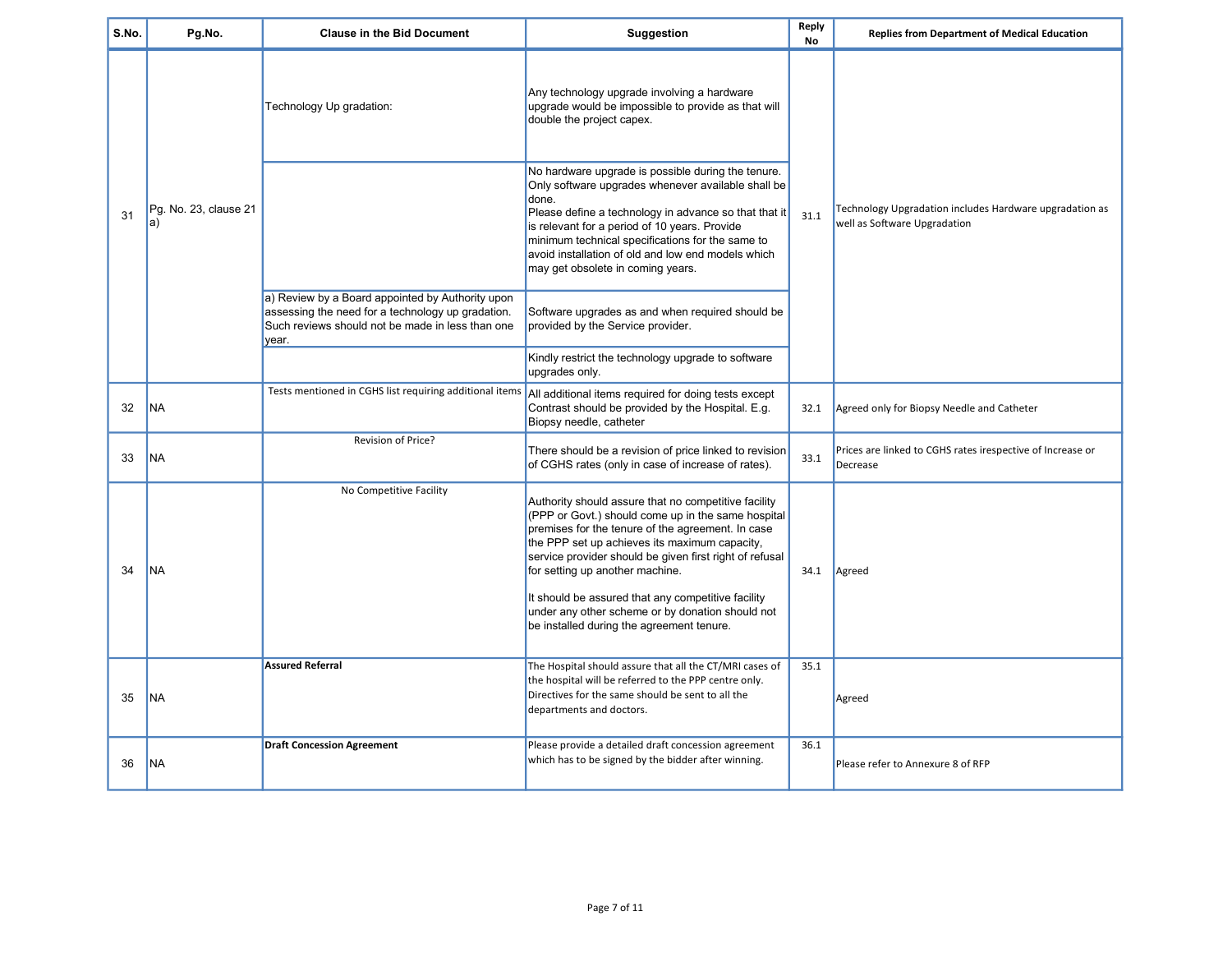| S.No. |  |
|-------|--|
|       |  |

No

Technical Queries

| $\mathbf 1$ | Technical Specifications for CT & MR                                                                    | Minimum specifications should be asked to ensure that<br>low end, old platforms are not installed by the service<br>provider. Such machines may become obsolete in<br>coming 3-5 years and may not be relevant for full 10<br>years of the contract. Also, low end machines may not<br>be able to deliver on high end tests, desired quality and<br>image clarity.                                                                                                                                                                                        |  | Please refer our Reply No 14.1 |
|-------------|---------------------------------------------------------------------------------------------------------|-----------------------------------------------------------------------------------------------------------------------------------------------------------------------------------------------------------------------------------------------------------------------------------------------------------------------------------------------------------------------------------------------------------------------------------------------------------------------------------------------------------------------------------------------------------|--|--------------------------------|
| 2           | CT scan Specifications for a state of the art latest<br>machine which would be relevant for full tenure | To ensure mid end/high end machines, minimum<br>Specifications should be as following:<br>1. Machine should be latest platform launched;<br>CE/USFDA approved<br>2.64 rows of detectors and should be able to produce/<br>generate 128 slices<br>3. Rotation time should be 0.42 or better<br>4. Tube should be 7mhu or better<br>5. Additional Workstation from OEM supplier with<br>following applications:<br>a. Complete coronary analysis including coronary<br>quantification<br>b. Brain perfusion<br>c. Body perfusion<br>d. Lung nodule analysis |  |                                |
| 3           | MRI specifications for a state of the art latest machine<br>which is relevant for full tenure           | To ensure mid end/high end MRI machines,<br>minimum Specifications should be as following:<br>1. Machine should be latest platform launched;<br>CE/USFDA approved<br>2. Minimum 16 RF channel or more<br>3. Gradient should be 33/120 or better<br>4. Having at least neurovascular coil, body coil, one<br>extremity coil and spine coil                                                                                                                                                                                                                 |  |                                |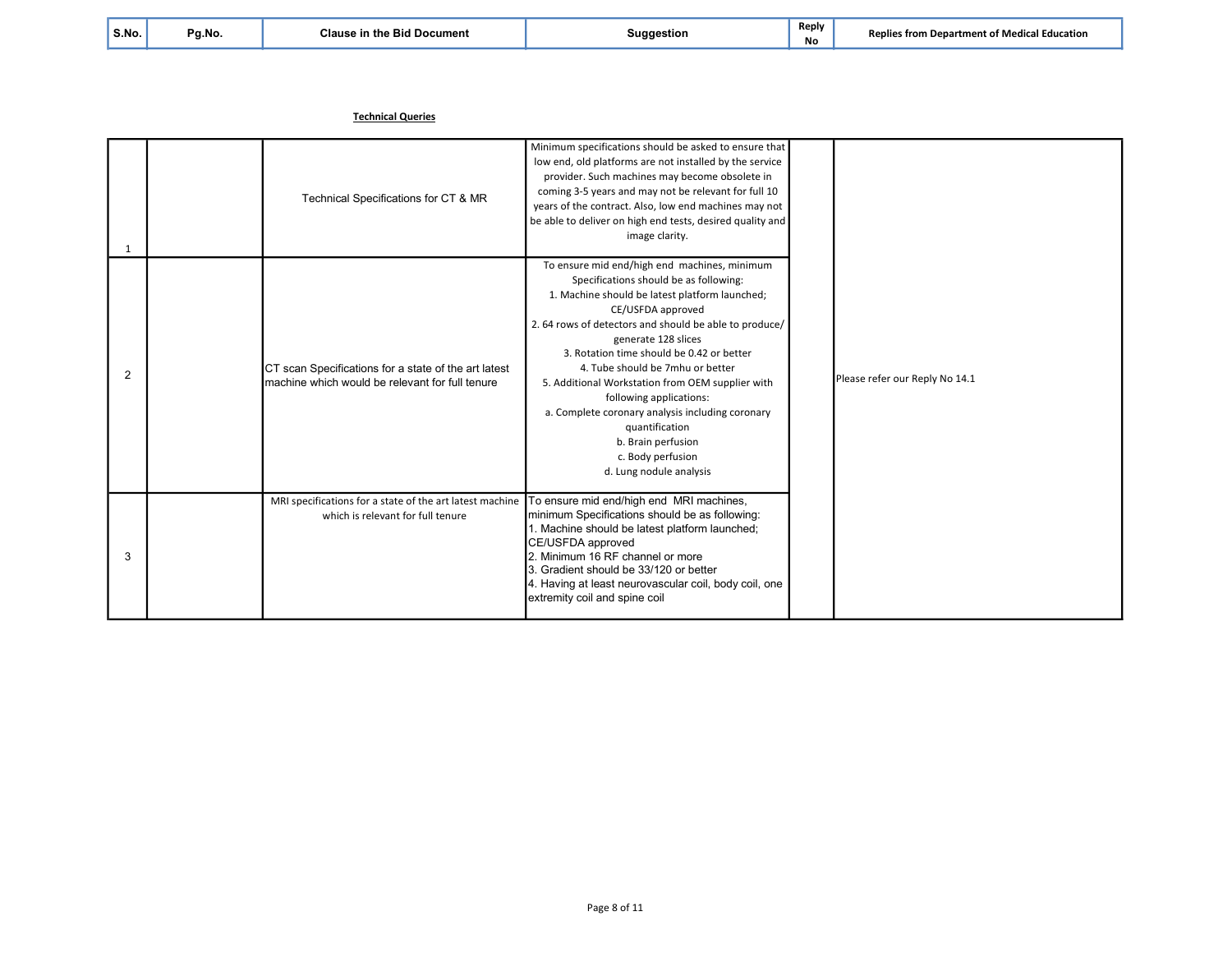No

## MRI Scanner

|   | <b>S.No./ Parameters</b>                       | <b>Key MRI Specification</b>                                                                                                                                                                                    | <b>Reasons for Key Specifications</b>                                                                                                                                                                                                                                                          |  |                                |
|---|------------------------------------------------|-----------------------------------------------------------------------------------------------------------------------------------------------------------------------------------------------------------------|------------------------------------------------------------------------------------------------------------------------------------------------------------------------------------------------------------------------------------------------------------------------------------------------|--|--------------------------------|
|   |                                                | 1.5 Tesla MRI having 60cm bore size, and 16<br>Channel System with alteast 3 independent coils<br>having 16 Channel or more, Minimum Gradient<br>should be atleast 33mT/m and above and 120<br>mT/m/s slew rate | A New Generation of MRI Scanners is released<br>once every 3 years hence we need to have a<br>technology which will last for atleast 10 years                                                                                                                                                  |  | Please refer our Reply No 14.1 |
|   | 1.5T MRI model                                 |                                                                                                                                                                                                                 | All companies today have an entry level MRI in<br>1.5T Segment & an Institution level MRI. The<br>basic Benchmarking for Institution level MRI is<br>minimum 33mT/m Gradient and 120 mT/m/s slew<br>rate which all 4 companies manufacture today.                                              |  |                                |
| 1 |                                                |                                                                                                                                                                                                                 | Maximum Scans in MRI today are done for Head,<br>Spine & Body hence it is recommended that all 3<br>Coils should be independent 16 Channel or better<br>to improve resolution and have better<br>performance, All 4 manufacturers have these<br>standards in their equipment portfolio.        |  |                                |
|   | <b>Field of View</b>                           | Min 45 $*$ 45 $*$ 45 cms Field of View (in X, Y, Z)<br>directions with best Image quality should be<br>possible.                                                                                                | FOV is critical to ensure better coverage of the<br>patient<br>Bore diameter is 60 cm; 45 + FOV ensures better<br>utilization of the field and imaging of shoulder,<br>Liver, pancreatic, whole body and whole<br>abdomen for X, Y, Z FOV                                                      |  |                                |
| 2 |                                                |                                                                                                                                                                                                                 | In Z direction FOV gives higher coverage. E.g. for<br>Head, neck and full spine MRI which is very<br>common for trauma, injuries and degeneration, a<br>45 cm FOV system will do imaging in 2 stations<br>and 16-18 minutes while a 30 cm FOV system<br>would do in 3 stations and 20 minutes. |  |                                |
|   | <b>Advanced softwares</b><br>as per govt. need | 3D CSI - Chemical shift imaging for onco cases and<br>prostate and breast spectroscopy Package                                                                                                                  | Oncology screening is a big focus area - Breast,<br>Prostate and whole body imaging is required<br>across Delhi                                                                                                                                                                                |  |                                |
|   |                                                | The system should have facility to do head to Toe<br>imaging without shifting the patient                                                                                                                       | Head to toe imaging saves time and improves<br>image acquisition                                                                                                                                                                                                                               |  |                                |
| 3 | <b>Safety</b>                                  | System should be CE marked and or FDA approved MRI is a very complex technology and all safety<br>FDA and CE certificates to be attached                                                                        | certificates are required.                                                                                                                                                                                                                                                                     |  |                                |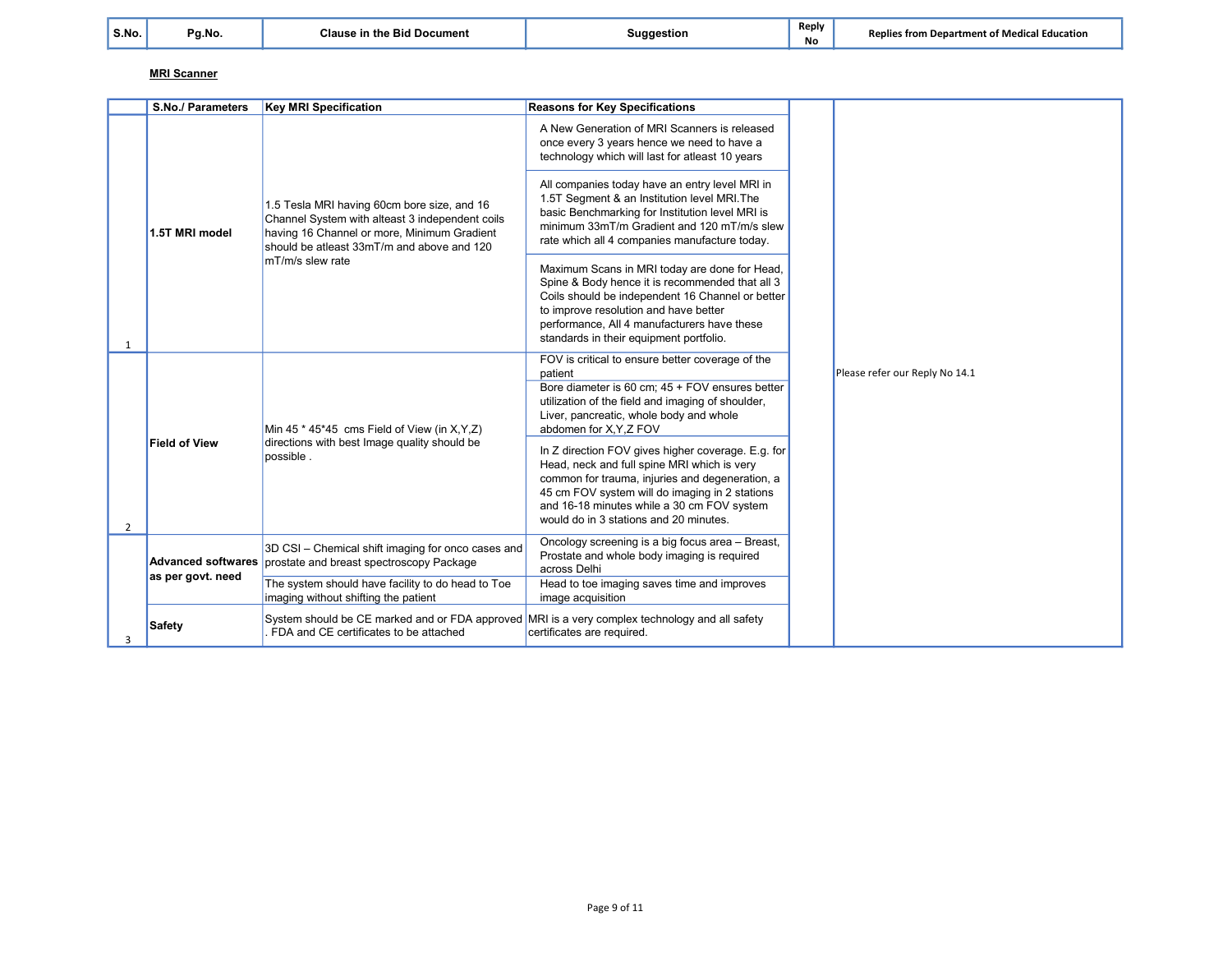| S.No. | Pg.No.             | <b>Clause in the Bid Document</b> | `uaaestion<br>-98 | Reply<br><b>No</b> | <b>Replies from Department of Medical Education</b> |
|-------|--------------------|-----------------------------------|-------------------|--------------------|-----------------------------------------------------|
|       | $- - -$<br>Scanner |                                   |                   |                    |                                                     |

|              | S.No./ Parameters                              | Key CT scan (128 Slice) Specification                                                                                                                                  | <b>Reasons for Key Specifications</b>                                                                                                                                                                                                                                                                                                                                       |                                |
|--------------|------------------------------------------------|------------------------------------------------------------------------------------------------------------------------------------------------------------------------|-----------------------------------------------------------------------------------------------------------------------------------------------------------------------------------------------------------------------------------------------------------------------------------------------------------------------------------------------------------------------------|--------------------------------|
|              |                                                |                                                                                                                                                                        | Solid state detectors to acquire min. 128 slice<br>direct acquisition at a time, free from frequent<br>calibration.                                                                                                                                                                                                                                                         |                                |
| $\mathbf{1}$ | 128 Slice CT scan<br>system new                | 128 slice acquisition with a minimum 64 Rows of<br>Detector and a rotation speed of 0.4Sec or better for<br>Cardiac Scanning                                           | Over the period, newer CT systems are increase<br>designed around purpose to achieve clinical<br>excellence in Trauma management, Coronary<br>imaging, gated scans, lower dose with<br>advancements in Iterative reconstruction<br>Technology offering low dose capability,<br>intelligent motion correction and lower contrast<br>injections and Dual Energy capabilities. |                                |
|              |                                                |                                                                                                                                                                        | It results in patient safety for pediatric, senior<br>citizens and chronically ill patients, CT for<br>screening and assist in advanced programs<br>including liver transplant program, Oncology,<br>Planning and quiding, and monitoring therapy.                                                                                                                          |                                |
| 2            | <b>Advanced Imaging</b><br>reconstruction      | Advanced image reconstruction techniques provide<br>the breakthrough, enabling high image quality in<br>multi-slice CT exams at significantly less dose than<br>before | ASiR-V is the latest in reconstruction, applying<br>more advanced modeling and optimization<br>technologies in projection- and image-space as<br>part of the iterative reconstruction process dose-<br>lowering software in the industry. It allows<br>healthcare providers to lower dose by up to 82%                                                                      |                                |
|              |                                                |                                                                                                                                                                        | Reconstruction also improves low-contrast<br>detectability and can have equivalent IQ to an<br>acquisition with 1.67 times the mA.                                                                                                                                                                                                                                          |                                |
|              | <b>Spatial Resolution</b>                      | Spatial resolution quoted in absolute terms is very<br>critical. preferably 0.30mm                                                                                     | Spatial resolution is the key for image quality and<br>resolution - it is like the pixels for the LCD TV.<br>Please note that latest technology works on low<br>power and higher resolution as good as 0.28mm<br>on new system.                                                                                                                                             |                                |
| 3            | with Temporal<br><b>Resolution</b>             | While maintaining high spatial resolution, it is also<br>essential to have high temporal resolution. Spatial<br>resolution preferably 71 ms or better                  | New system offer intelligent motion correction<br>enabling high temporal resolution for freezing<br>coronary motion and provide artefact free imaging<br>as best as 29ms.                                                                                                                                                                                                   |                                |
|              |                                                |                                                                                                                                                                        | Thus able to manage not only high heart rate but<br>also fluctuating heart rate, and reduce need for<br>beta blockers.                                                                                                                                                                                                                                                      | Please refer our Rpely No 14.1 |
| 4            | <b>Sub Second rotation</b><br>times for faster | Scan time: Minimum scan time for 360 degree<br>rotation should be less than 0.4 sec.                                                                                   | Sub second scan times results in better coverage<br>per second – coverage = (Detector width * Helical<br>Pitch/ Rotation time)                                                                                                                                                                                                                                              |                                |
|              | acquisition                                    | Usable Pitch should be at least 1.5                                                                                                                                    | 40 mm*1.675/0.35= 191.5mm in one sec                                                                                                                                                                                                                                                                                                                                        |                                |
|              |                                                | Detector Width at least 38 mm<br>The CT scan machine to have an inbuilt Dual                                                                                           | 67 mm in one rotation<br>Console is critical for speed, accuracy for CT                                                                                                                                                                                                                                                                                                     |                                |
|              | <b>Console with all</b>                        | Monitor console with all applications                                                                                                                                  | scan machine                                                                                                                                                                                                                                                                                                                                                                |                                |
| 5            | advanced<br>applications                       | Image reconstruction matrix of at least 512x512.                                                                                                                       | Image recon matrix is useless without console                                                                                                                                                                                                                                                                                                                               |                                |
|              |                                                | Image Storage and raw data storage of at least 900<br>GB.                                                                                                              | Resolution provides image quality in conjunction<br>with speed for coverage                                                                                                                                                                                                                                                                                                 |                                |